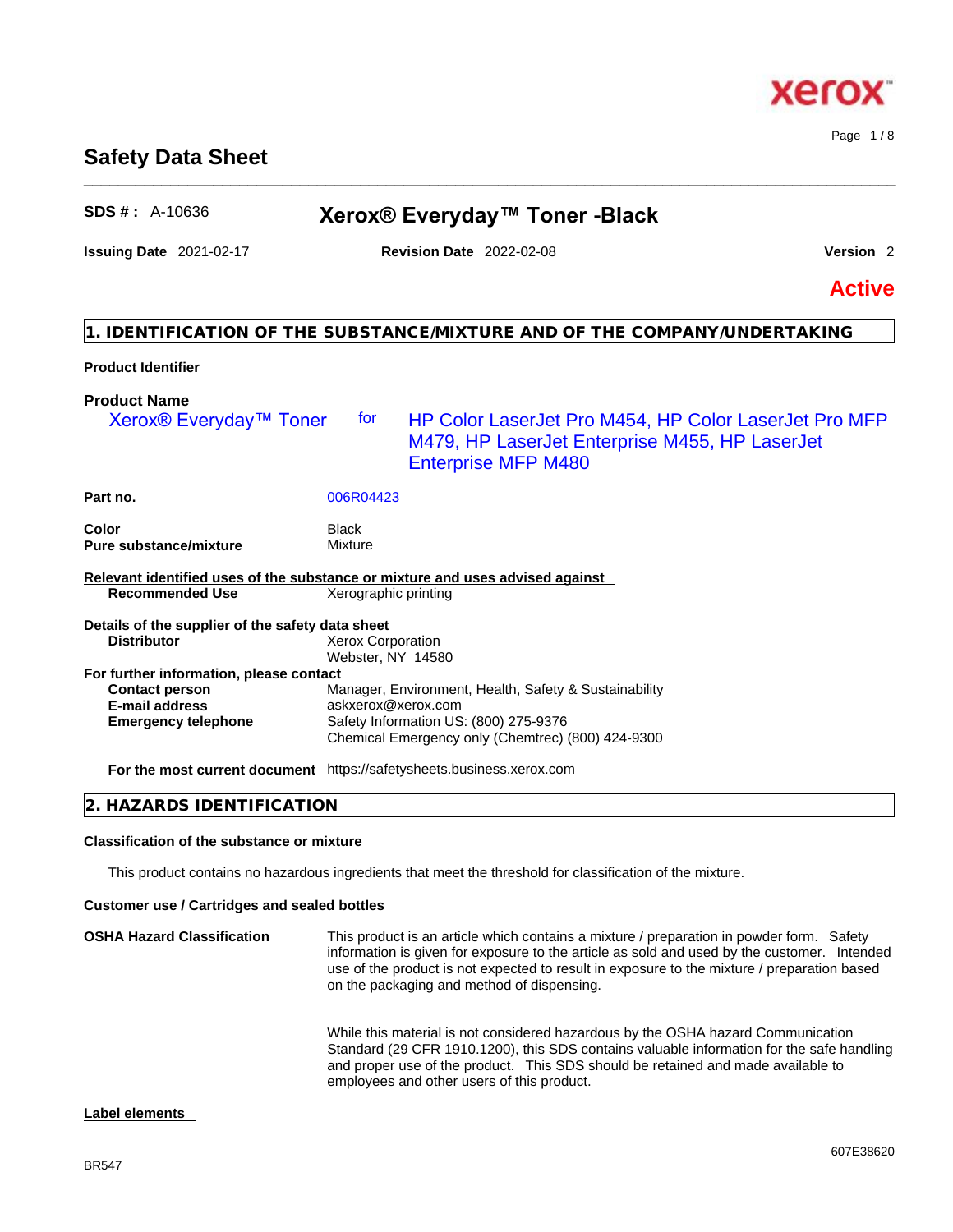

Page 2 / 8

| <b>Signal Word</b>              | None          |
|---------------------------------|---------------|
| <b>Hazard Statements</b>        | None required |
| <b>Precautionary Statements</b> | None required |

### **Other hazards**

Not a PBT according to REACH Annex XIII May form explosible dust-air mixture if dispersed

### **3. COMPOSITION/INFORMATION ON INGREDIENTS**

### **Mixtures**

| <b>Chemical Name</b>       | CAS No.     | Weight % | <b>Classification (Reg.</b><br>1272/2008) | l Hazard Statements I |
|----------------------------|-------------|----------|-------------------------------------------|-----------------------|
| Styrene acrylate copolymer | Proprietary | 70-80    | $\sim$                                    | $\sim$                |
| Amorphous silica           | 7631-86-9   | 1-10     | $\sim$                                    | $\sim$                |
| Carbon black               | 1333-86-4   | 1-10     | $\overline{\phantom{a}}$                  | $\sim$                |
| Wax                        | Proprietary | 1-10     | $\sim$                                    | $- -$                 |

"--" indicates no classification or hazard statements apply.

# **4. FIRST AID MEASURES**

### **Description of first-aid measures**

| <b>General advice</b> | For external use only. When symptoms persist or in all cases of doubt seek medical advice.    |  |  |  |
|-----------------------|-----------------------------------------------------------------------------------------------|--|--|--|
|                       | Show this material safety data sheet to the doctor in attendance.                             |  |  |  |
| Eye contact           | Immediately flush with plenty of water. After initial flushing, remove any contact lenses and |  |  |  |
|                       | continue flushing for at least 15 minutes                                                     |  |  |  |
| <b>Skin contact</b>   | Wash skin with soap and water                                                                 |  |  |  |
| <b>Inhalation</b>     | Move to fresh air                                                                             |  |  |  |
| Ingestion             | Rinse mouth with water and afterwards drink plenty of water or milk                           |  |  |  |
|                       |                                                                                               |  |  |  |

### **Most important symptoms and effects, both acute and delayed**

| <b>Acute toxicity</b>                |                                                                                  |  |
|--------------------------------------|----------------------------------------------------------------------------------|--|
| Eyes                                 | No known effect                                                                  |  |
| <b>Skin</b>                          | No known effect                                                                  |  |
| <b>Inhalation</b>                    | No known effect                                                                  |  |
| <b>Ingestion</b>                     | No known effect                                                                  |  |
| <b>Chronic toxicity</b>              | No known effects under normal use conditions                                     |  |
| <b>Main symptoms</b>                 | Overexposure may cause:<br>mild respiratory irritation similar to nuisance dust. |  |
| <b>Aggravated Medical Conditions</b> | None under normal use conditions                                                 |  |
|                                      | ladisatian af immediate medical attentian and enesial treatment needsel          |  |

### **Indication of immediate medical attention and special treatment needed**

**Protection of first-aiders** No special protective equipment required **Notes to physician** Treat symptomatically

# **5. FIRE-FIGHTING MEASURES**

# **Extinguishing media**

**Suitable extinguishing media** Use water spray or fog; do not use straight streams, Foam **Unsuitable extinguishing media** Do not use a solid water stream as it may scatterand spread fire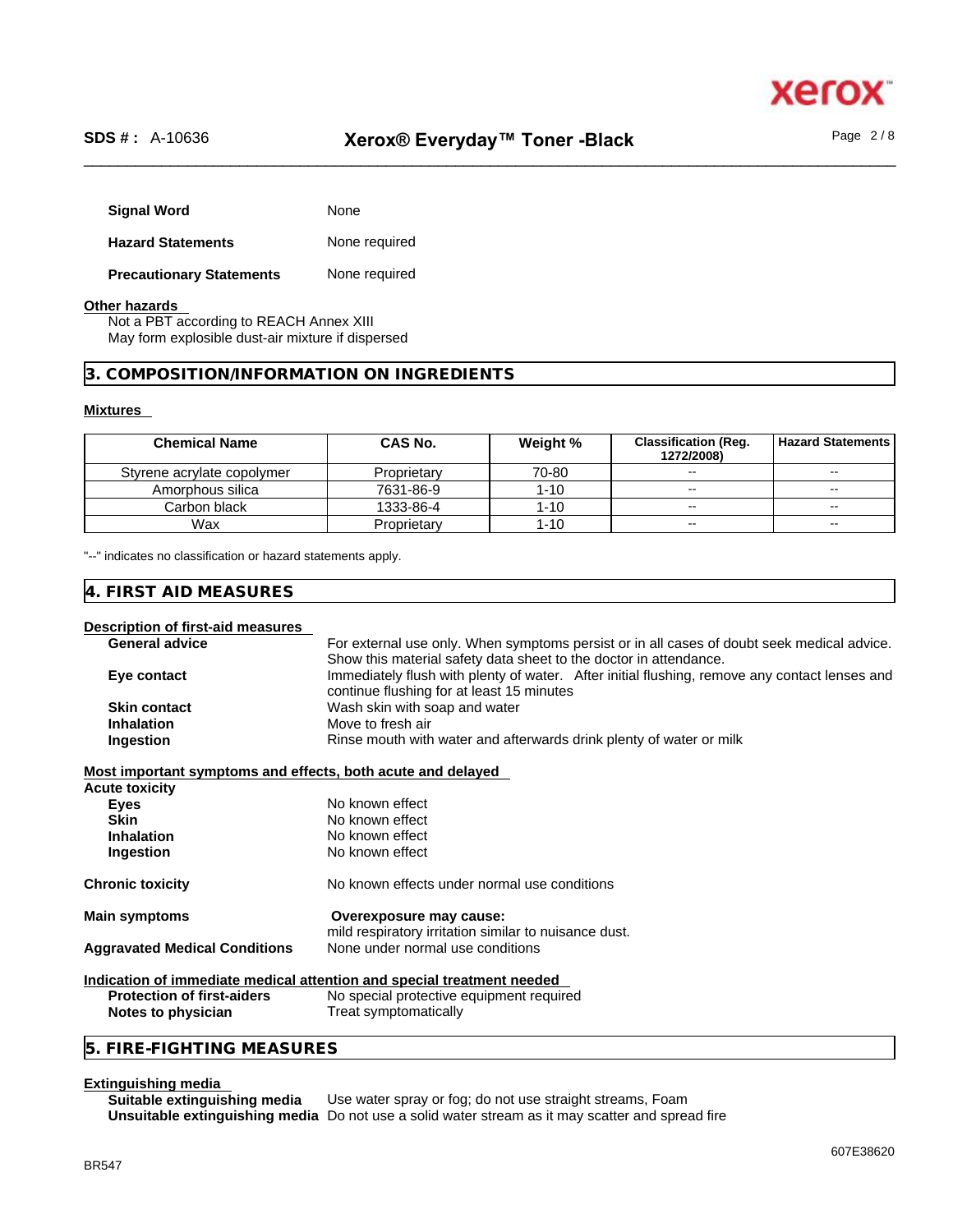

### **Special hazards arising from the substance or mixture**

Fine dust dispersed in air, in sufficient concentrations, and in the presence of an ignition source is a potential dust explosion hazard

### **Hazardous combustion products**

Hazardous decomposition products due to incomplete combustion, Carbon oxides, Nitrogen oxides (NOx)

### **Advice for fire-fighters**

In the event of fire and/or explosion do not breathe fumes. Wear fire/flame resistant/retardant clothing. Use self-contained pressure-demand breathing apparatus if needed to prevent exposure to smoke or airborne toxins. Wear self-contained breathing apparatus and protective suit

### **Other information**

**Flammability** Not flammable. Will not readily ignite. **Flash point** Not applicable

### **6. ACCIDENTAL RELEASE MEASURES**

### **Personal precautions, protective equipment and emergency procedures**

Avoid breathing dust

### **Environmental precautions**

Although toner is not an aquatic toxin, microplastics may be a physical hazard to aquatic life and should not be allowed to enter drains, sewers, or waterways

### **Methods and material for containment and cleaning up**

**Methods for containment** Prevent dust cloud

**Methods for cleaning up** Use an electrically protected vacuum cleaner to remove excess, then wash with COLD water. Hot water fuses the toner, making it difficult to remove

### **Reference to other sections**

See section 12 for additional ecological information See Section 13 for additional information

### **7. HANDLING AND STORAGE**

## **Precautions for safe handling**

**Advice on safe handling** Handle in accordance with good industrial hygiene and safety practice, Avoid dust accumulation in enclosed space, Prevent dust cloud

**Hygiene measures** None under normal use conditions

### **Conditions for safe storage, including any incompatibilities**

**Technical measures and storage conditions**

Keep container tightly closed in a dry and well-ventilated place, Store at room temperature

**Incompatible products** None

### **Specific end uses**

Xerographic printing

### **8. EXPOSURE CONTROLS/PERSONAL PROTECTION**

### **Control parameters**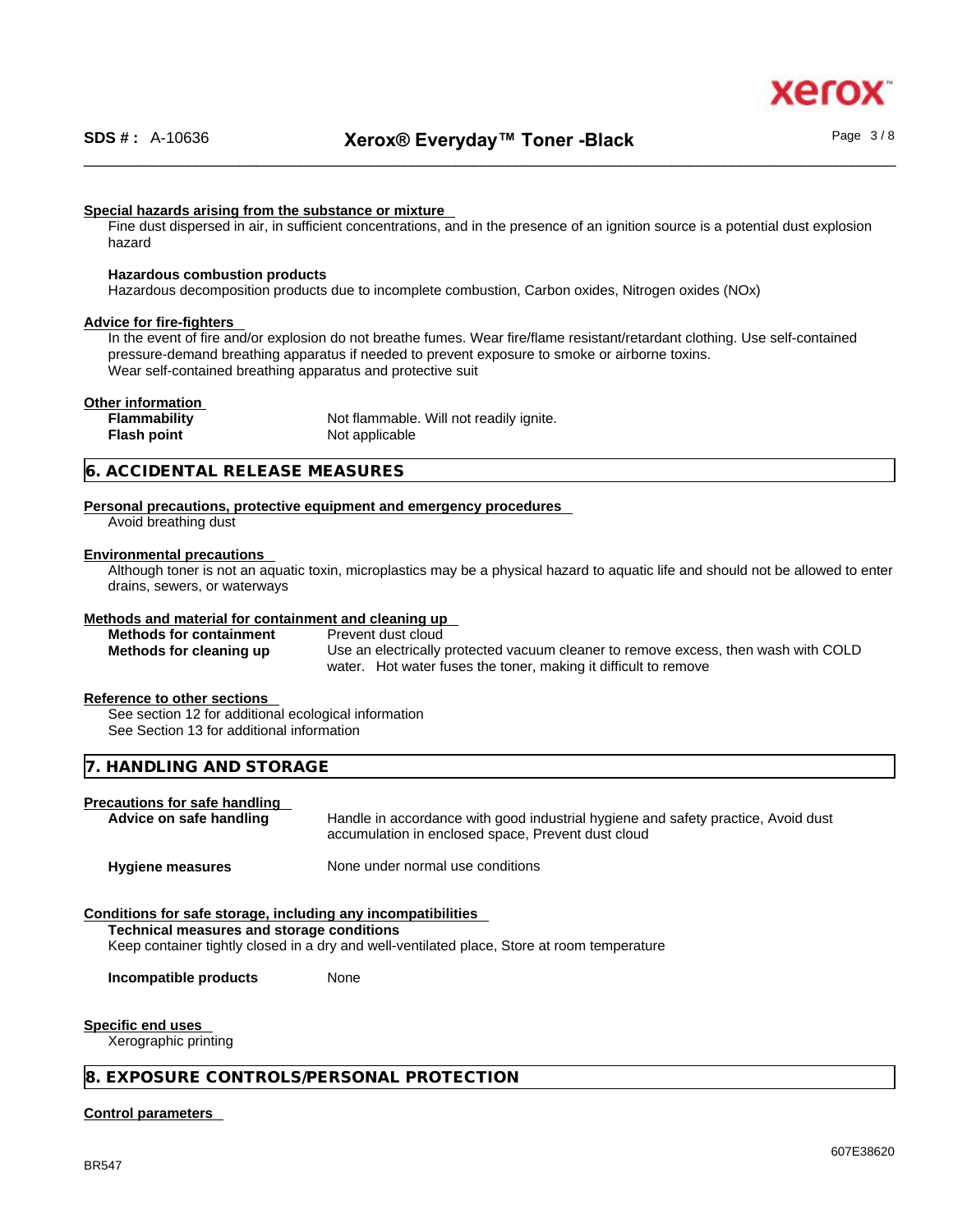xero

| <b>Exposure Limits</b> |  |
|------------------------|--|
| <b>ACGIH TLV TWA</b>   |  |
| <b>ACGIH TLV TWA</b>   |  |

| <b>ACGIH TLV TWA</b>        | 10 mg/m <sup>3</sup> (inhalable particles) |
|-----------------------------|--------------------------------------------|
| <b>ACGIH TLV TWA</b>        | $3$ mg/m <sup>3</sup> (respirable dust)    |
| <b>OSHA PEL TWA</b>         | 15 mg/m <sup>3</sup> (total dust)          |
| <b>OSHA PEL TWA</b>         | 5 mg/m <sup>3</sup> (respirable dust)      |
| <b>Xerox Exposure Limit</b> | $2.5 \text{ mg/m}^3$ (total dust)          |
| <b>Xerox Exposure Limit</b> | 0.4 mg/m <sup>3</sup> (respirable dust)    |

### **Component Information**

| <b>Chemical Name</b>       | <b>ACGIF</b> | <br>$\sim$ $\sim$<br>-- |
|----------------------------|--------------|-------------------------|
| hlook<br>' arbon.<br>Diack | TWA.<br>ma/m | -WA-<br>ma/m            |

**Exposure controls**<br> **Engineering measures** 

**None under normal use conditions** 

# **Individual protection measures, such as personal protective equipment (PPE)**

| <b>Eye/Face protection</b>    | No special protective equipment required  |
|-------------------------------|-------------------------------------------|
| <b>Hand protection</b>        | No special protective equipment required  |
| Skin and body protection      | No special protective equipment required  |
| <b>Respiratory protection</b> | No special protective equipment required. |
| <b>Thermal hazards</b>        | None under normal processing              |

# **Environmental Exposure Controls**

**Environmental Exposure Controls**  Keep out of drains, sewers, ditches and waterways

# **9. PHYSICAL AND CHEMICAL PROPERTIES**

### **Information on basic physical and chemical properties**

| Appearance<br><b>Physical state</b><br>Color                                                                                                                      | Powder<br>Solid<br><b>Black</b>                                     |                                                                                                                                                                                     | Odor<br><b>Odor threshold</b><br>рH | Faint<br>Not applicable<br>Not applicable                                                    |
|-------------------------------------------------------------------------------------------------------------------------------------------------------------------|---------------------------------------------------------------------|-------------------------------------------------------------------------------------------------------------------------------------------------------------------------------------|-------------------------------------|----------------------------------------------------------------------------------------------|
| <b>Flash point</b>                                                                                                                                                |                                                                     | Not applicable                                                                                                                                                                      |                                     |                                                                                              |
| <b>Melting / Freezing Point</b><br><b>Boiling point/range</b><br>Softening point                                                                                  |                                                                     | Not applicable<br>Not applicable<br>$49 - 60 °C$                                                                                                                                    | 120 - 140 °F                        |                                                                                              |
| <b>Evaporation rate</b><br><b>Flammability</b>                                                                                                                    | <b>Flammability Limits in Air</b>                                   | Not applicable<br>Not flammable. Will not readily ignite.<br>Not applicable                                                                                                         |                                     |                                                                                              |
| Vapor pressure<br>Vapor density<br><b>Specific gravity</b><br><b>Water solubility</b><br><b>Partition coefficient</b><br>Viscosity<br><b>Explosive properties</b> | <b>Autoignition temperature</b><br><b>Decomposition temperature</b> | Not applicable<br>Not applicable<br>$-2$<br>1.<br>Negligible<br>Not applicable<br>Not applicable<br>Not determined<br>Not applicable<br>source is a potential dust explosion hazard |                                     | Fine dust dispersed in air, in sufficient concentrations, and in the presence of an ignition |
| <b>Oxidizing properties</b>                                                                                                                                       |                                                                     | Not applicable                                                                                                                                                                      |                                     |                                                                                              |
| $\bigcap_{i=1}^{n}$ and a resolution                                                                                                                              |                                                                     |                                                                                                                                                                                     |                                     |                                                                                              |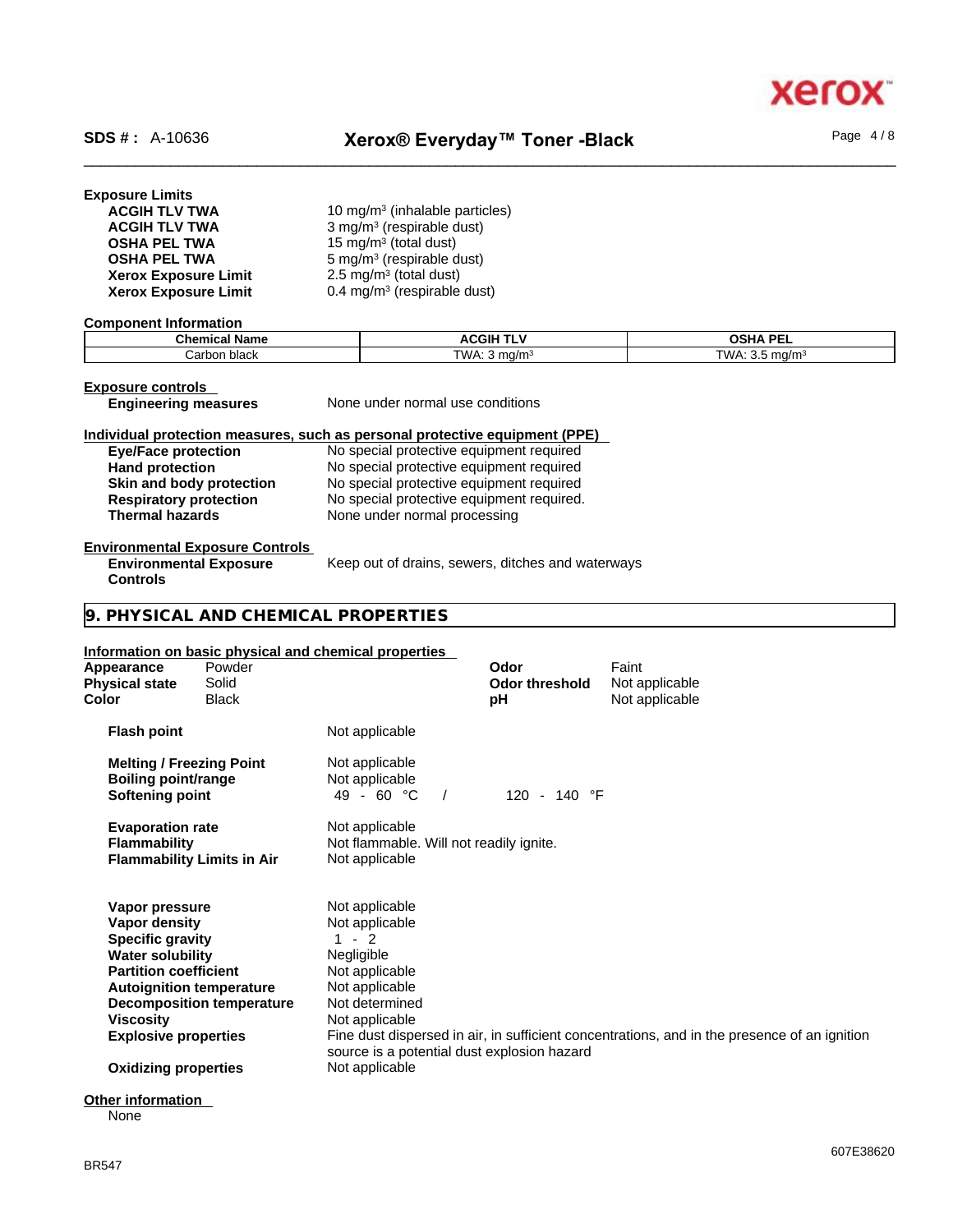xerc

# **10. STABILITY AND REACTIVITY**

#### **Reactivity**

No dangerous reaction known under conditions of normal use

#### **Chemical stability**

Stable under normal conditions.

### **Possibility of hazardous reactions**

# **Hazardous reactions** None under normal processing

**Hazardous polymerization** Hazardous polymerization does not occur

### **Conditions to avoid**

Prevent dust cloud. Fine dust dispersed in air, in sufficient concentrations, and in the presence of an ignition source is a potential dust explosion hazard.

# **Incompatible Materials**

None

### **Hazardous decomposition products**

None under normal use

### **11. TOXICOLOGICAL INFORMATION**

*The toxicity data noted below is based on the test results of similar reprographic materials.* 

### **Information on toxicological effects**

| Acute toxicity             |                                       |  |
|----------------------------|---------------------------------------|--|
| <b>Product Information</b> |                                       |  |
| <b>Irritation</b>          | No skin irritation, No eye irritation |  |
| Oral LD50                  | $> 5$ g/kg (rat)                      |  |
| Dermal LD50                | $> 5$ g/kg (rabbit)                   |  |
| <b>LC50 Inhalation</b>     | $> 5$ mg/L (rat, 4 hr)                |  |

### **Component Information**

| <b>Chemical Name</b> | <b>LC50</b> Inhalation | <b>Dermal LD50</b>    | Oral LD50            |
|----------------------|------------------------|-----------------------|----------------------|
| Amorphous silica     | Rat<br>>2.2 ma/L<br>ா  | >2000 mg/kg<br>Rabbit | Rat<br>>5000 mg/kg   |
| Carbon black         |                        | Rabbit<br>3 g/ka      | ∫ Rat<br>15400 mg/kg |

### **Chronic toxicity**

| <b>Sensitization</b>        | N |
|-----------------------------|---|
| <b>Neurological Effects</b> | N |
| <b>Target organ effects</b> | N |

**Io sensitization responses were observed Io** information available **Target organ effects** None known

**CMR Effects** 

**Not mutagenic in AMES Test Reproductive toxicity** This product does not contain any known or suspected reproductive hazards **Carcinogenicity** See "Other Information" in this section. **Chemical Name NTP IARC**  Carbon black 2B

### **Other information**

The IARC (International Agency for Research on Cancer) has listed carbon black as "possibly carcinogenic to humans". However, Xerox has concluded that the presence of carbon black in this mixture does not present a health hazard. The IARC classification is based on studies evaluating pure, "free" carbon black. In contrast, toner is a formulation composed of specially prepared polymer and a small amount of carbon black (or other pigment). In the process of making toner, the small amount of carbon black becomes encapsulated within a matrix. Xerox has performed extensive testing of toner, including a chronic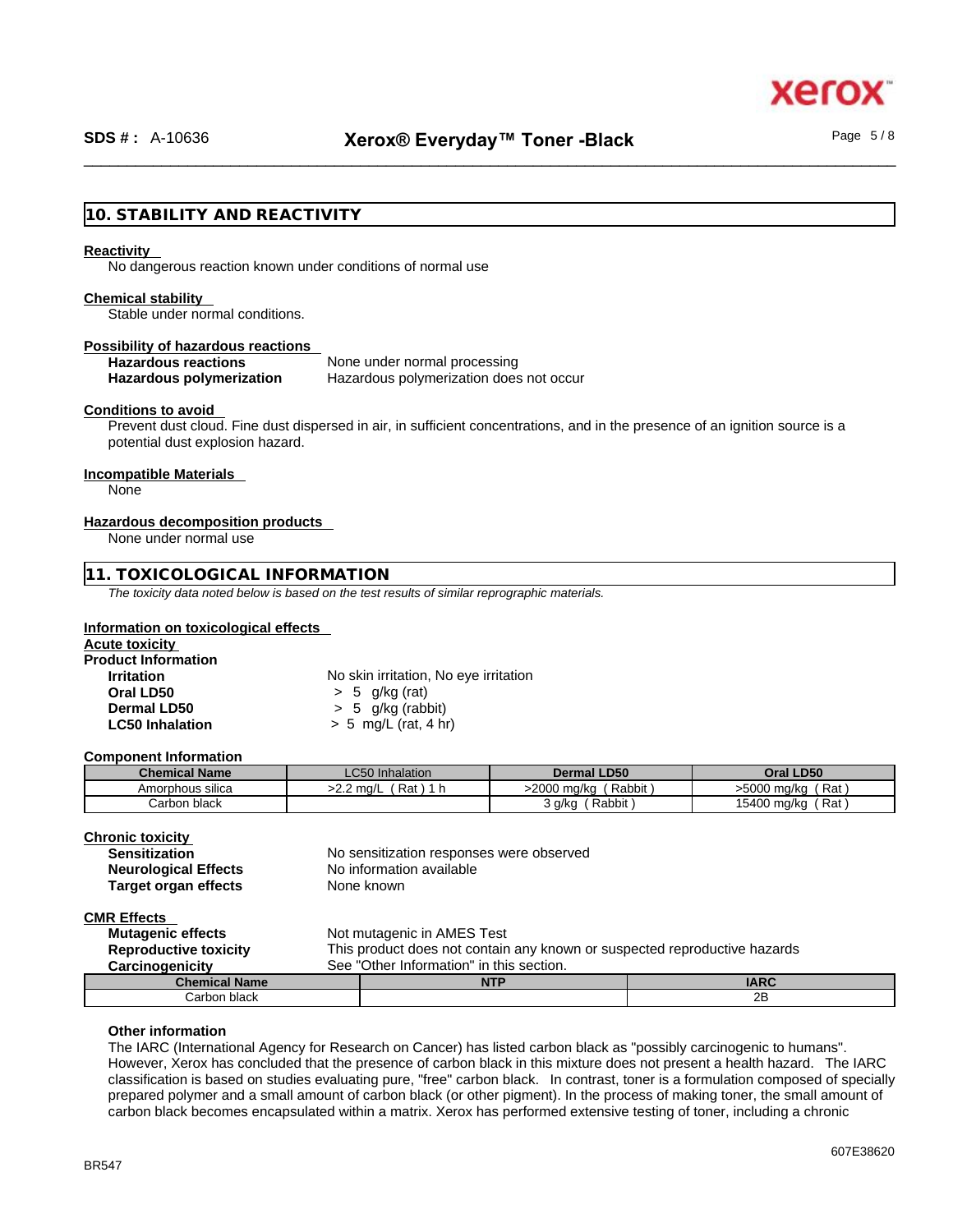

bioassay (test for potential carcinogenicity). Exposure to toner did not produce evidence of cancer in exposed animals. The results were submitted to regulatory agencies and published extensively.

### **Other toxic effects Aspiration Hazard** Not applicable **Other adverse effects** None known

### **Information on other hazards**

**Endocrine disrupting properties** This product does not contain any known or suspected endocrine disruptors

### **12. ECOLOGICAL INFORMATION**

### **Toxicity**

On available data, the mixture / preparation is not harmful to aquatic life

### **Component Information**

| <b>Chemical Name</b> | <b>Toxicity to algae</b>                                   | <b>Toxicity to fish</b>                      | <b>Toxicity to</b> | Toxicity to daphnia and     |
|----------------------|------------------------------------------------------------|----------------------------------------------|--------------------|-----------------------------|
|                      |                                                            |                                              | microorganisms     | other aquatic invertebrates |
| Amorphous silica     | 440 mg/L EC50 72 h<br>(Pseudokirchneriella<br>subcapitata) | $LC50 = 5000$ mg/L<br>Brachydanio rerio 96 h |                    | $EC50 = 7600$ mg/L 48 h     |
| Carbon black         |                                                            |                                              |                    | $EC50 > 5600$ mg/L 24 h     |

### **Persistence and degradability**

Not readily biodegradable

### **Bioaccumulative potential**

Bioaccumulation is unlikely

### **Mobility in soil**

Insoluble in water

### **Results of PBT and vPvB assessment**

This substance is not considered to be persistent, bioaccumulating nor toxic (PBT)

### **Endocrine disrupting properties**

This product does not contain any known or suspected endocrine disruptors

### **Other adverse effects**

Although toner is not an aquatic toxin, microplastics may be a physical hazard to aquatic life and should not be allowed to enter drains, sewers, or waterways.

| 13. DISPOSAL CONSIDERATIONS                              |                                                                                                                                                                             |  |
|----------------------------------------------------------|-----------------------------------------------------------------------------------------------------------------------------------------------------------------------------|--|
| Waste treatment methods<br><b>Waste Disposal Methods</b> | Can be landfilled or incinerated, when in compliance with local regulations If incineration is<br>to be carried out, care must be exercised to prevent dust clouds forming. |  |
| <b>Contaminated packaging</b>                            | No special precautions are needed in handling this material                                                                                                                 |  |
| Other information                                        | Although toner is not an aquatic toxin, microplastics may be a physical hazard to aquatic life<br>and should not be allowed to enter drains, sewers, or waterways.          |  |
|                                                          |                                                                                                                                                                             |  |

## **14. TRANSPORT INFORMATION**

This material is not subject to regulation as a hazardous material for shipping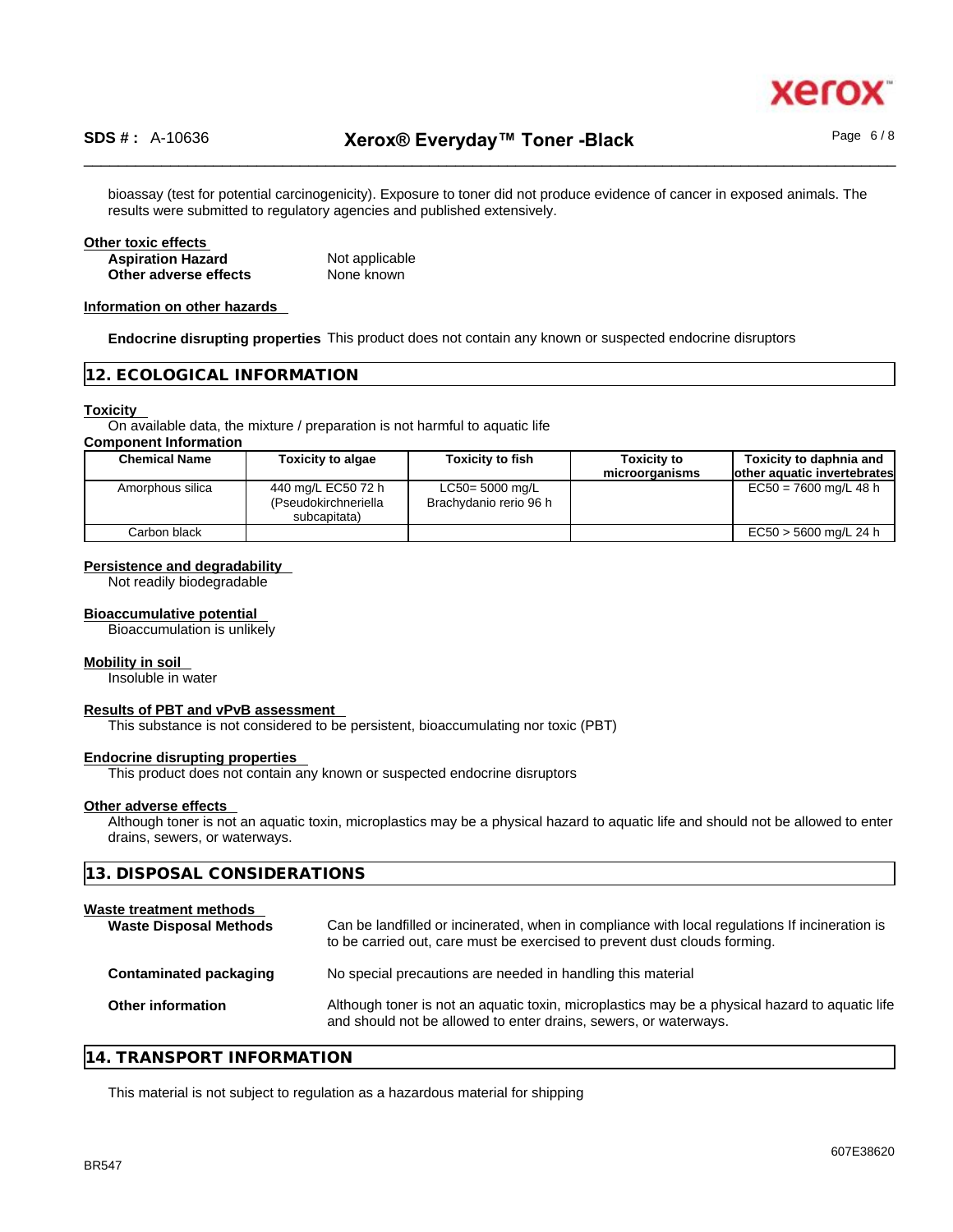xerc

# **15. REGULATORY INFORMATION**

### **Safety, health and environmental regulations/legislation specific for the substance or mixture**

### **OSHA Regulatory Status**

This product is an article which contains a mixture / preparation in powder form. Safety information is given for exposure to the article as sold and used by the customer. Intended use of the product is not expected to result in exposure to the mixture / preparation based on the packaging and method of dispensing.

While this material is not considered hazardous by the OSHA hazard Communication Standard (29 CFR 1910.1200), this SDS contains valuable information for the safe handling and proper use of the product. This SDS should be retained and made available to employees and other users of this product.

### **Canada**

This product has been classified in accordance with the hazard criteria of the Hazardous Products Regulations (HPR), and the SDS contains all the information required by the HPR.

### **International Inventories**

| <b>TSCA</b>     | Complies |
|-----------------|----------|
| <b>DSL/NDSL</b> | Complies |

# **U.S. Federal Regulations**

### **SARA 313**

Section 313 of Title III of the Superfund Amendments and Reauthorization Act of 1986 (SARA). This product does not contain any chemicals which are subject to the reporting requirements of the Act and Title 40 of the Code of Federal Regulations, Part 372 **Clean Water Act**

This product is not regulated as a pollutant pursuant to the Clean Water Act (40 CFR 122.21 and 40 CFR 122.42).

**Clean Air Act,Section 112 Hazardous Air Pollutants (HAPs) (see 40 CFR 61)**

This product is not regulated as a hazardous air pollutant (HAPS) under Section 112 of the Clean Air Act Amendments of 1990. **CERCLA**

This material, as supplied, does not contain any substances regulated as hazardous substances under the Comprehensive Environmental Response Compensation and Liability Act (CERCLA) (40 CFR 302) or the Superfund Amendments and Reauthorization Act (SARA) (40 CFR 355). There may be specific reporting requirements at the local, regional, or state level pertaining to releases of this material

# **US State Regulations**

# **California Proposition 65**

Carbon black is regulated under California Proposition 65 only if in the form of "airborne, unbound particles of respirable size". Toner products do not contain carbon black in the form of "airborne, unbound particles of respirable size". Therefore, the requirements of Proposition 65 do not apply to this product.

| $\overline{\phantom{a}}$<br><b>Chemical Name</b> | $\sim$<br>CAS<br>. NO | California<br><b>GF</b><br>Prop.<br>ຸບປ |
|--------------------------------------------------|-----------------------|-----------------------------------------|
| شarbon.<br>ı black                               | $\sim$<br>3-86-4<br>ື | Carcinoden                              |

### **U.S. State Right-to-Know Regulations**

Although this product contains substances included in some U.S. State Right-to-Know regulations, the particles are bound in a unique matrix and, therefore, the product does not pose any specific hazard.

### **16. OTHER INFORMATION**

| <b>Issuing Date</b>  | 2021-02-17                                                                         |
|----------------------|------------------------------------------------------------------------------------|
| <b>Revision Date</b> | 2022-02-08                                                                         |
| <b>Revision Note</b> | Model #(s) HP Color LaserJet Enterprise MFP M681, HP Color LaserJet Enterprise MFP |
|                      | M682 removed, Model #(s) HP Color LaserJet Pro M454, HP Color LaserJet Pro MFP     |
|                      | M479, HP LaserJet Enterprise M455, HP LaserJet Enterprise MFP M480 added           |

### **Disclaimer**

**The information provided on this SDS is correct to the best of our knowledge, information and belief at the date of its publication. The information given is designed only as a guide for safe handling, use, processing, storage, transportation, disposal and release and is not to be considered as a warranty or quality specification. The information relates only to the specific material designated and may not be**